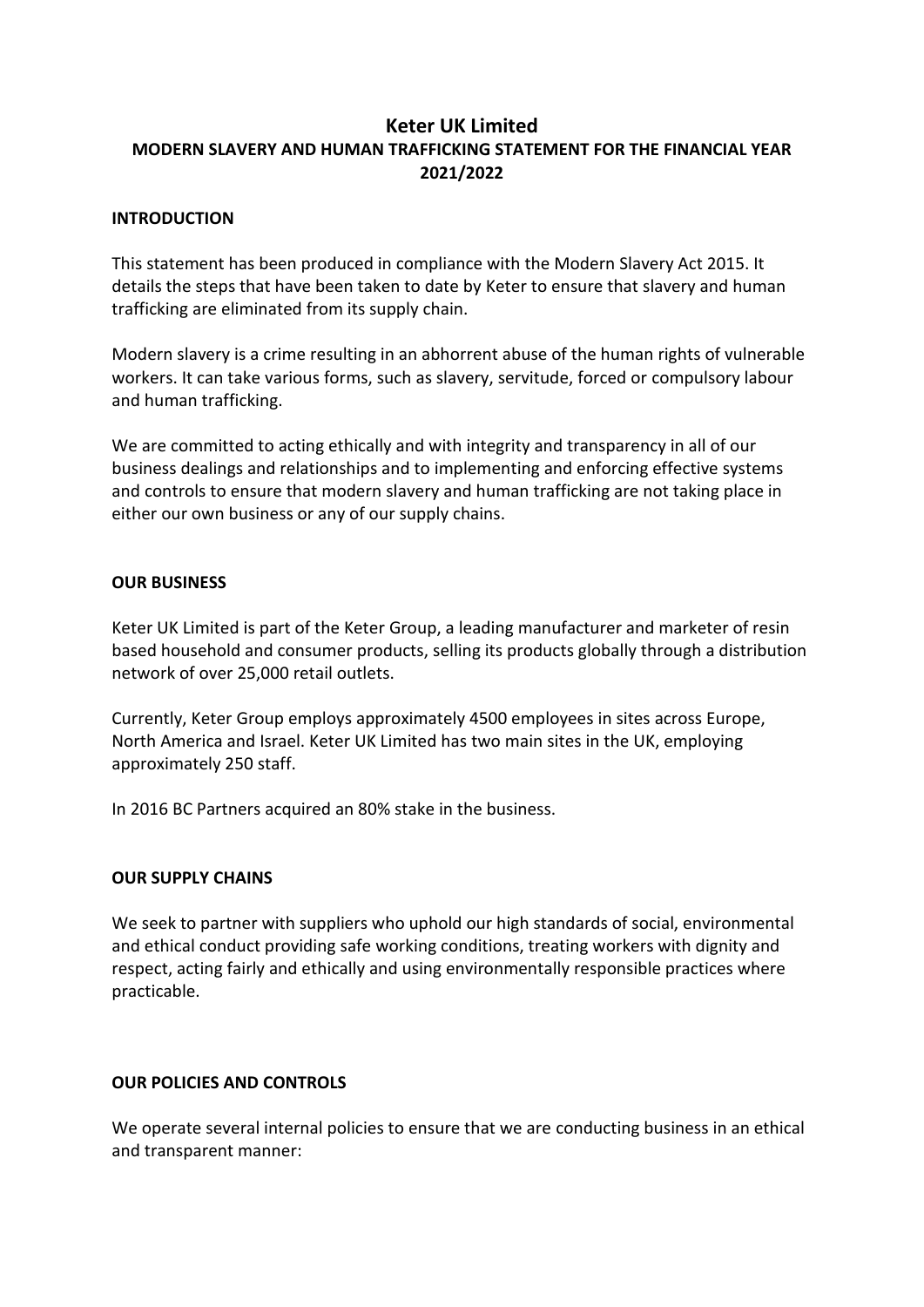**Recruitment policy**: we operate a robust recruitment policy including conducting eligibility to work in the UK checks for all employees to safeguard against human trafficking or individuals being forced to work against their will. We recruit and select employees in a fair, lawful and professional manner, both for internal and external candidates.

**Whistleblowing policy**: we operate a whistleblowing policy so that all employees know that they can raise concerns about how colleagues are being treated or practices within our business or supply chain, without fear of reprisals. Employees have a confidential email address they can raise any concerns to.

**Modern Slavery & Human Trafficking Policy:** reflects our commitment to acting ethically and with integrity in all our business relationships and to implementing and enforcing effective systems and controls to identify, prevent or mitigate human rights' risks, slavery and human trafficking.

# **DUE DILIGENCE PROCESSES**

As part of our procurement process, we aim to review and audit all current vendors in 2021/2022 financial year.

We now issue a Vendor Assessment questionnaire to all new vendors, which includes details of their Ethical Trading standards.

We expect all our Vendors to sign up to our Code of Conduct.

### **RISK MANAGEMENT AND ASSESSMENT OF EFFECTIVENESS**

Keter UK is subject to annual Ethical Audits.

### **TRAINING**

Training on this policy and on the risk that the business faces from modern slavery in its supply chains, will be provided to staff as necessary, so that they know how to identify exploitation and modern slavery and how to report suspected cases.

Over the coming year we plan to focus on the following training:

- Undertake awareness presentations with key suppliers where appropriate.
- Roll out training to our procurement teams to make them aware of the Act and associated due diligence requirements.
- Conduct a risk assessment of our suppliers in terms of their country of origin and industry.